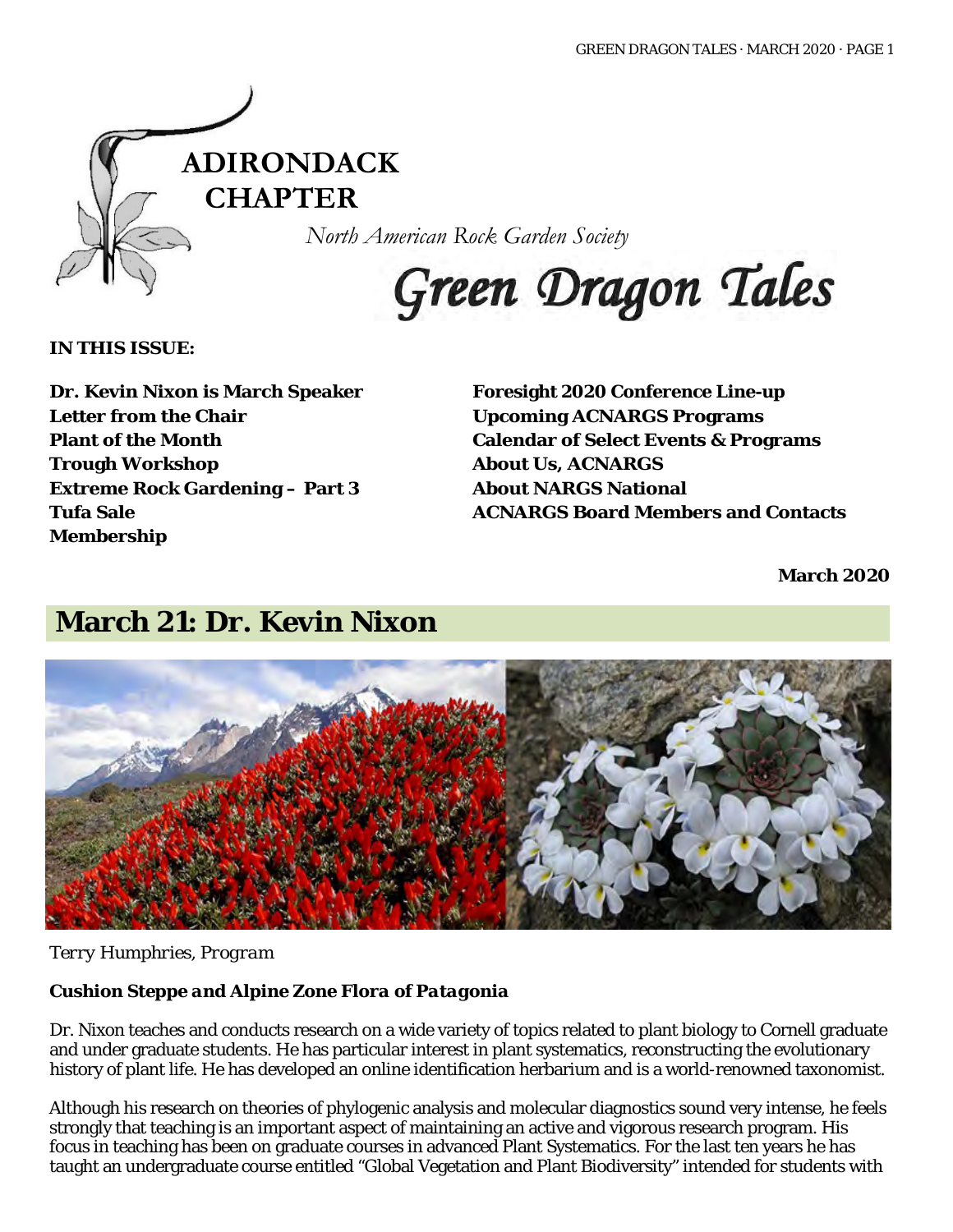a minimal botanical background. This course emphasizes the factors controlling the distribution of vegetation and addresses issues of plant biodiversity from the context of climate and human disturbance. Associated with this program is an optional field course which spends three weeks in Patagonia studying vegetation. He and his students visit a diverse set of ecosystems in southern Chile and Argentina while learning to identify dominant species, collect and press herbarium specimens and perform analysis on flora density. Based on responses from students, many consider this trip to be the most significant aspect of their Cornell education.

For our program, Dr. Nixon will present on Patagonia Flora, emphasizing the cushion steppe and alpine zone plants that he feels would be of particular interest to our group.



# **From the Chair**



### *John Gilrein, ACNARGS Chair*

I wouldn't say yet that spring is here, but it's coming on. My first *Cyclamen coum* is blooming, and *Adonis* is blooming in another member's garden. And the blackbirds arrived today (male redwings) at the bird feeder. A little taste of what's to come. I didn't intend to have sprouting seeds inside quite yet, but a few pots of NARGS seed have already sprouted. They were supposed to have just a week inside in the warmth of the house before being put outside to stratify; maybe not so bad that they were eager to germinate as I do have a light table.

This is the first of many notices about the October 2020 meeting and program. We're planning another NARGS speaker, Gerard van Buiton from The Netherlands on **Sunday, October 4**. We'll likely have two talks, so the first one will be in the morning followed by lunch. The NARGS speaker program is a great benefit to us; a donor provided funds to cover travel expenses so your chapter will only pay the standard speaker fee. We do have to adjust our meeting date, as to make this work for several chapters the speaking engagements are compressed into a shorter amount of time.

Another upcoming benefit from NARGS is that the Adirondack Chapter will receive some of the surplus seeds left after the completion of the Seed Exchange. I will bring to seeds to several chapter meetings, so you'll have a shot at some of the 2019 surplus seeds. In case you thought the seed exchange only included alpine plants, available seeds this year included *Acer griseum* (paperbark maple), *Magnolia sieboldii* (Siebold's magnolia), and *Anemonopsis macrophylla*, three plants much valued by botanophiles. Phase 2 of the seed exchange is starting, so the surplus seeds are not yet available.

Creativity is a virtue that most gardeners have in some degree. We would hope that some of the Plant of the Month offerings provide fodder for your creativity and inspire a little adventure. Ideas to spark your creativity can come from visiting other gardens, reading plant catalogs, and garden books. One of my creative ventures that succeeded was planting a fern in a trough (*Dryopteris intermedia*, evergreen wood fern). The trough is in a fairly bright shady spot and need little care (watering) since it's in the shade the fern isn't especially thirsty. I don't need another plant in a pot outside that needs to be watered in the summer! I've thought about growing moss in a trough in a shady spot but I haven't followed through on this yet. One of my plans, which I'm committed to following through on, is to plant a polypody fern (*Polypodium virginianum*) on top of an igneous bolder. I need to create a barrier to hold the planting medium on top of the bolder (which isn't flat unfortunately). This should be an almost no care plant, as it lives in the humus and duff on top of rocks in the Adirondacks, where there can be a sheet of it. It can get bone dry and recover when rain returns.

Hope to see you in March.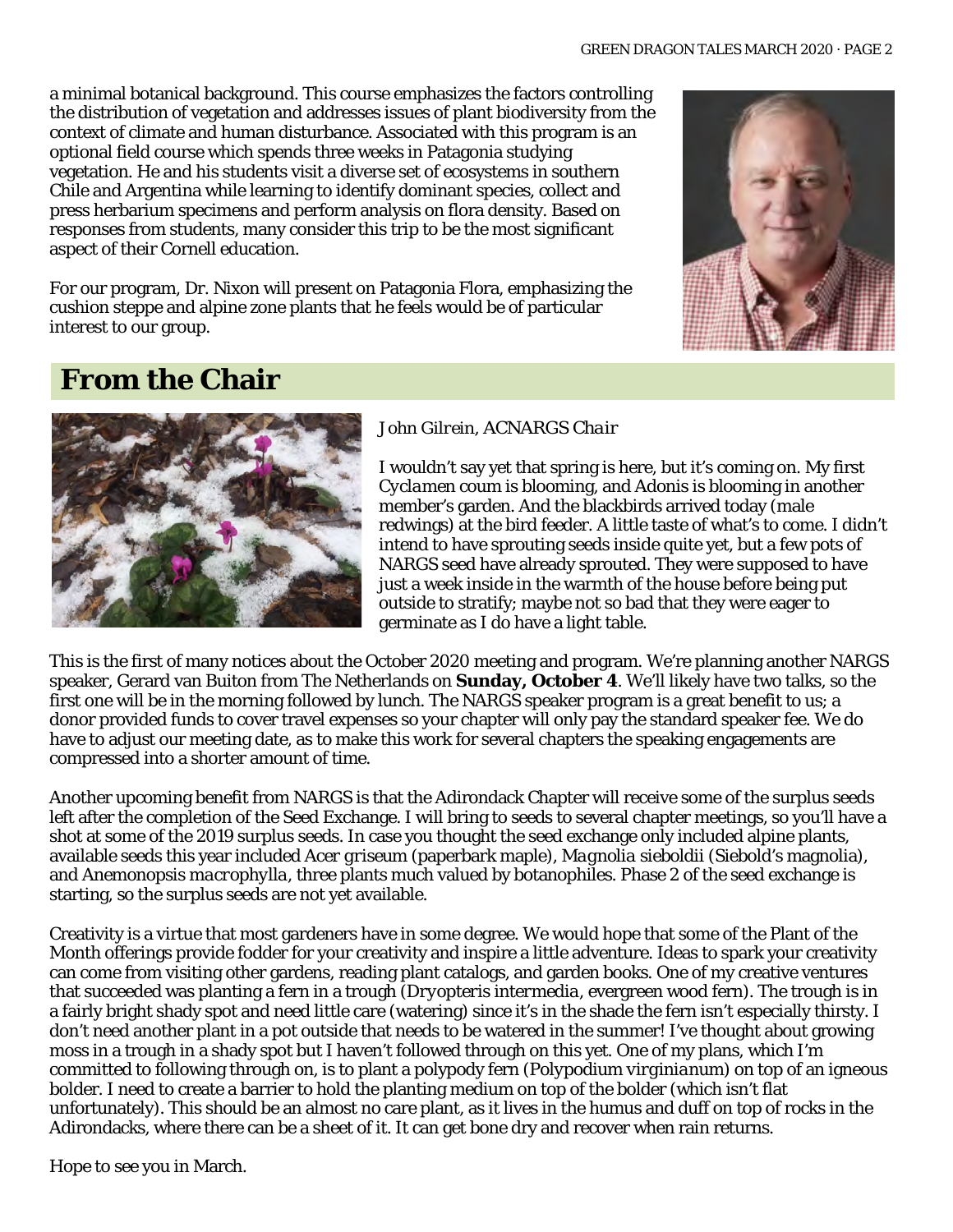# **Plant 0f the Month**

### *Marlene Kobre*

Like snow drops, winter aconites, and witch hazels, resuming our POM Program in March is, for me, another exciting harbinger of spring. This month we are offering two choices, both from Arrowhead Alpines in Michigan: *Sedum sieboldii* and *Trillium cuneatum* **'Sessile.'** Nursery sources in March are still somewhat limited since many will not ship that early to our zone, so I am grateful to Brigitta Stewart, the owner of Arrowhead Alpines, on two counts. She is willing to ship the sedum grown in a small pot in mid March, and she also offers bulk orders of bare-rooted woodland plants, including the Trillium I have chosen. The bulk orders are very reasonably priced and, as an extra bonus, are shipped free of charge. Brigitta has even agreed to include the sedum under free shipping.



### **SEDUM SIEBOLDII**

This is, hands down, not only my favorite sedum, but also one of my top 3 perennials. Given sufficient light and very well-drained soil, it is easy to grow. And it is a beautiful addition to the garden, whether placed in a rock garden, at the front of a perennial bed, or trailing over the edge of a raised bed or stone wall. Though it's a bit large for smaller troughs, you can also grow it alone in a container where it will dazzle you with its glaucus leaves and bright pink flowers spilling over the edges of the pot.

**A Note About Names:** The genus formerly named Sedum, a member of the Crassulaceae family, derives from the Latin verb "to sit," probably denoting its low, arching growth habit. The specific name sieboldii refers to von Siebold, the 19<sup>th</sup>-century plant explorer who introduced it to European gardens. I regret to report that those fickle taxonomists have once again decided to reclassify and rename the genus, so this plant is now known, alas, as *Hylotelephium sieboldii*.

The common names are more user-friendly: Stonecrop, (because it grows so well among rocks and stone walls), and October daphne, a tribute to the beauty of its autumn flowers.

### **Hardiness Zone**: 5

**Height and Growth Habit**: Stems to 12", but they gracefully arch to form a waterfall effect. **Leaf and Flower Color**: Fleshy powder blue leaves are arranged in whorls of 3 around the stem, and the scalloped edges can turn reddish-purple if grown in enough sun (at least half a day). In spring they emerge as a tight bun hugging the earth, and then gradually elongate into a weeping form. In the fall clusters of lovely bright pink star-shaped flowers with five petals emerge at the ends of the stems. The display is stunning enough to deserve its common name of 'October Daphne.'

**Bloom Time**: September-October

**Sun Exposure**: Full sun (though I grow them in part sun and they do fine).

**Soil Type and Watering**: Lean, gritty, and well drained (add coarse sand/perlite/grits). Drought tolerant once established. Dislikes wet soil.

**Other Virtues and Requirements:** Late-season pollinators, especially the bees, will go crazy feeding on the flowers and drugging themselves into a stupor. It is also easily **propagated** by stem cuttings and division. Keep on the lookout for snails and slugs, which may call for some form of slug repellent. **Origin:** Native to Asia, probably Japan.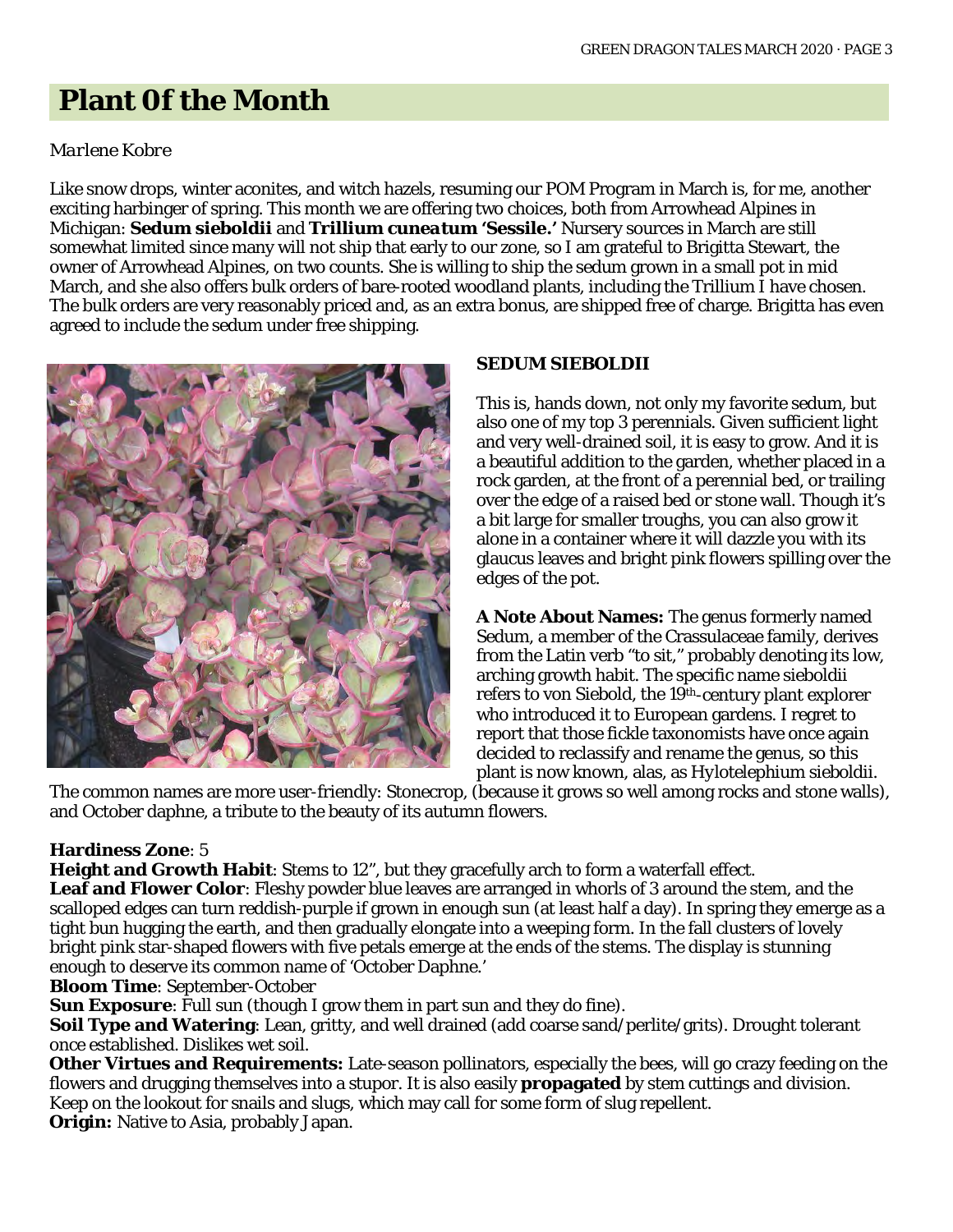#### **TRILLIUM CUNEATUM 'SESSILE'**

This trillium is known commonly as wood lily, sweet Betsy for its mild fragrance, and Toad Shade, a probable allusion to the shelter its large leaves might offer to toads in a woodland setting.

The genus name comes from the Latin word "tres" (meaning three), which reminds us that all trillium share a similar structure: leaves, petals, and sepals all come in groups of 3. The rhizome sends up a single stem of  $12-18$ ", topped by a terminal whorl of 3 leaves. Some species produce the flower on a stalk (known as "peduncled") while others lack a stalk (known as "sessile"). *Trillium cuneatum* is a sessile (stemless) form. The species name "cuneatum" comes from a Latin word for "wedge shaped," which might describe the leaf base.



#### **Hardiness Zone:** 5-8

**Height and Growth Habit:** 12"-18" high and 9"-12" wide.

**Bloom Time:** Late March-May.

Leaf and Flower: Three large (3-7" long) deeply veined oval leaves, mottled with blotches, create a snug nest to cradle the single stemless 3-petaled maroon flower that is surrounded by 3 smaller green sepals. **Light**: Part shade to full shade.

**Soil and Moisture:** Plant in a deep, organically rich soil that is well drained but consistently moist. Apply a leaf mulch in fall.

**Problems:** No serious pests or disease issues, but watch out for slugs and snails.

This trillium does want to be disturbed if it is to spread, albeit slowly, into a larger clump.

**Origin:** Native to southeastern U.S. but definitely hardly to Zone 5.

**Source for Trillium Information:** Missouri Botanic Garden Website.

### **HOW TO CARE FOR BARE ROOT PLANTS**

The Trillium from Arrowhead will be shipped bare rooted, so here are some tips about caring for them. If the ground is still frozen when they arrive, you can dampen the packing medium with water and store the bag for a few days in a cold but not freezing basement, garage, or fridge. If the ground remains frozen, you can also get a head start by potting the plants in a container a couple of inches wider than the root ball and growing them in a bright window (unless you're lucky enough to have a greenhouse). Before transplanting outside, preferably when the temperature has reached the 40s, gently rinse the potting medium from the roots and soak them for 30 minutes or so in a bucket of tepid water to plump them up.

YouTube has lots of videos demonstrating the exact techniques for digging the hole and planting a bare root specimen. Most of them recommend creating a mounded cone of soil in the center of the hole and sitting the crown on top of the cone, with the roots spreading down its sides. With the crown ever-so-slightly above ground level, backfill the hole with soil and water thoroughly.

Dormant plants that have only been stored a few days in a cold place should tolerate early spring temperature fluctuations, but if the plants have sprouted, as they probably will if you've potted them, you might need to harden them off gradually and protect them from heavy mid-late spring freezes.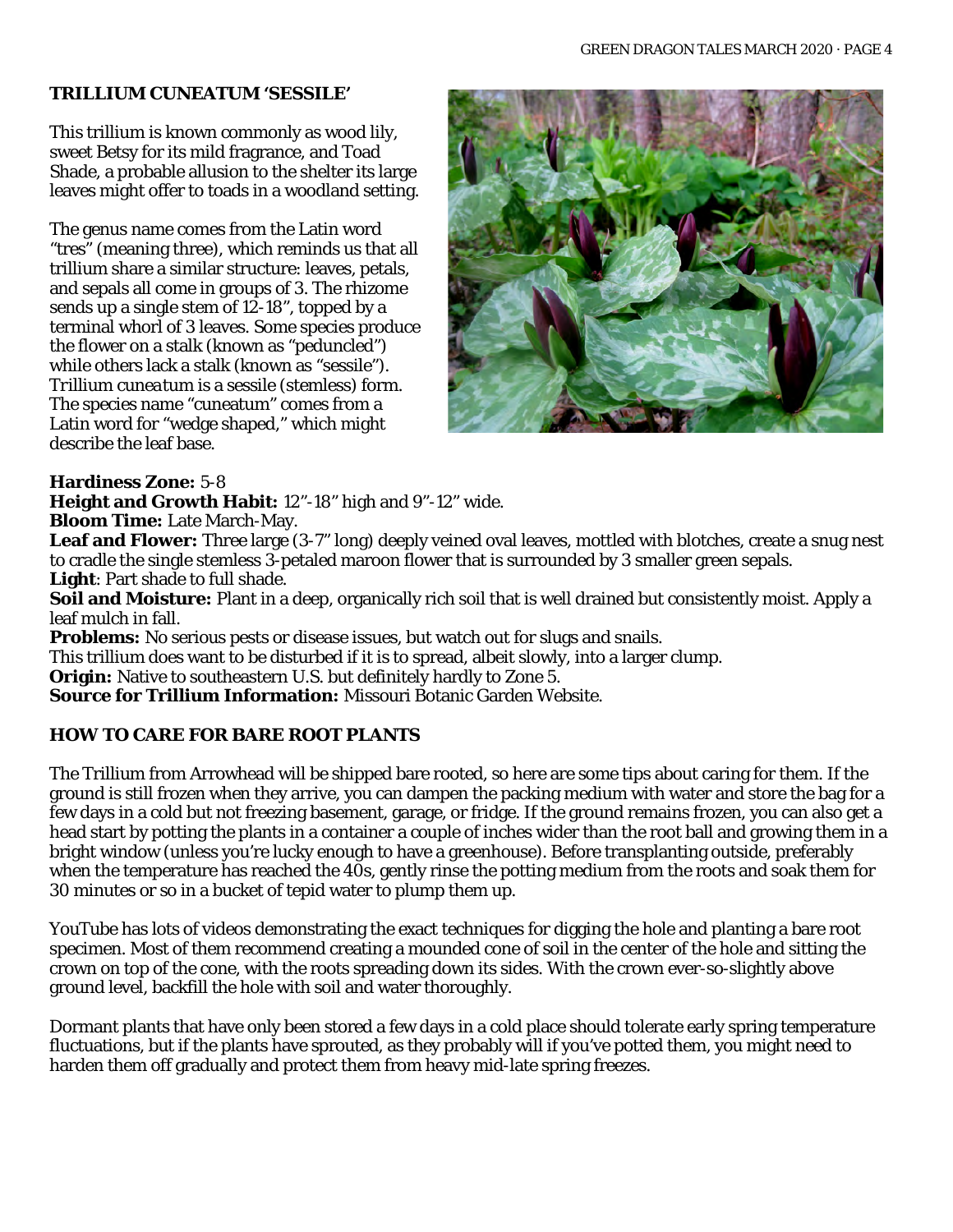# **Trough Workshop, March 28**

### *Carol Eichler*

Make a trough to welcome the new gardening season! We have scheduled a trough-making workshop at Carol Watson's Greenhouse for Saturday, March 28th beginning at 2pm. This workshop is customized for our Chapter and will be taught by their resident expert. It's been many years since we last held a trough workshop there. I remember it was loads of fun to work in the greenhouse amidst blooming brugmansias and other tropicals. And I would expect the same this time.

Bring your own mold or one can be provided for you. We will be building on the inside of the form. Wear old clothes and bring a sturdy pair of rubber gloves, a board of some sort to carry your new creation home



and plastic to cover it. The cost of the workshop will be determined by the size of the trough you make. It is estimated that a good-sized trough will cost you  $\sim$  \$35. To sign-up contact [carolithaca@gmail.com](mailto:carolithaca@gmail.com) ASAP (by March 15th please) so we can guarantee the minimum of 7, but there's room for plenty more. We will also circulate a sign-up at our March 21st meeting.

Carol Watson's Greenhouse is located at 2980 Sentinel Heights Road, Lafayette, NY.

# **Extreme Rock Gardening – Part 3**

### *Bill Stark*

In the first article in this series, I described using an air bag (a modified water hose) to split off the 50,000 pound top of a boulder. The 2nd article described splitting the middle of the boulder into 3'x 20" x 10' blocks using expanding demolition grout. This last article describes an easier and less expensive method for splitting smaller rocks using a 3 part steel tool that has a variety of names; Plug & feather, feather & wedges, pins & feathers.

The tool consists of a central wedge and two tapered feather shims that together fit snugly inside a drilled hole. When the wedge is driven deeper into the hole with light hammer blows, the two feather



shims push the rock apart. Typically, many feather wedges are inserted into a line of holes spaced 4" to 6" apart so that the tools can work together to split the rock.

The 7' long stone in the photo below is to be split into 4 long pieces for curb material for our new driveway. Sedimentary stones like this piece of limestone will split more reliably along a "bedding plane", which is an original surface of the seafloor where the stone was formed. The flat sides of this stone are bedding planes, so I first drilled a line of holes along a central bedding plane as shown. It's likely that I would have ruined the stone if I had first rotated it 90 degrees and drilled through the bedding planes. The stone would have cracked in uncontrollable directions because of its thickness. Scoring the break line will increase the chances for a straight break. Drill your holes at least ¼" deeper than the length of the central wedge. It takes 20 seconds to drill a  $5/8$ " hole 4  $\frac{1}{2}$ " deep in limestone with an SDS Max hammer drill.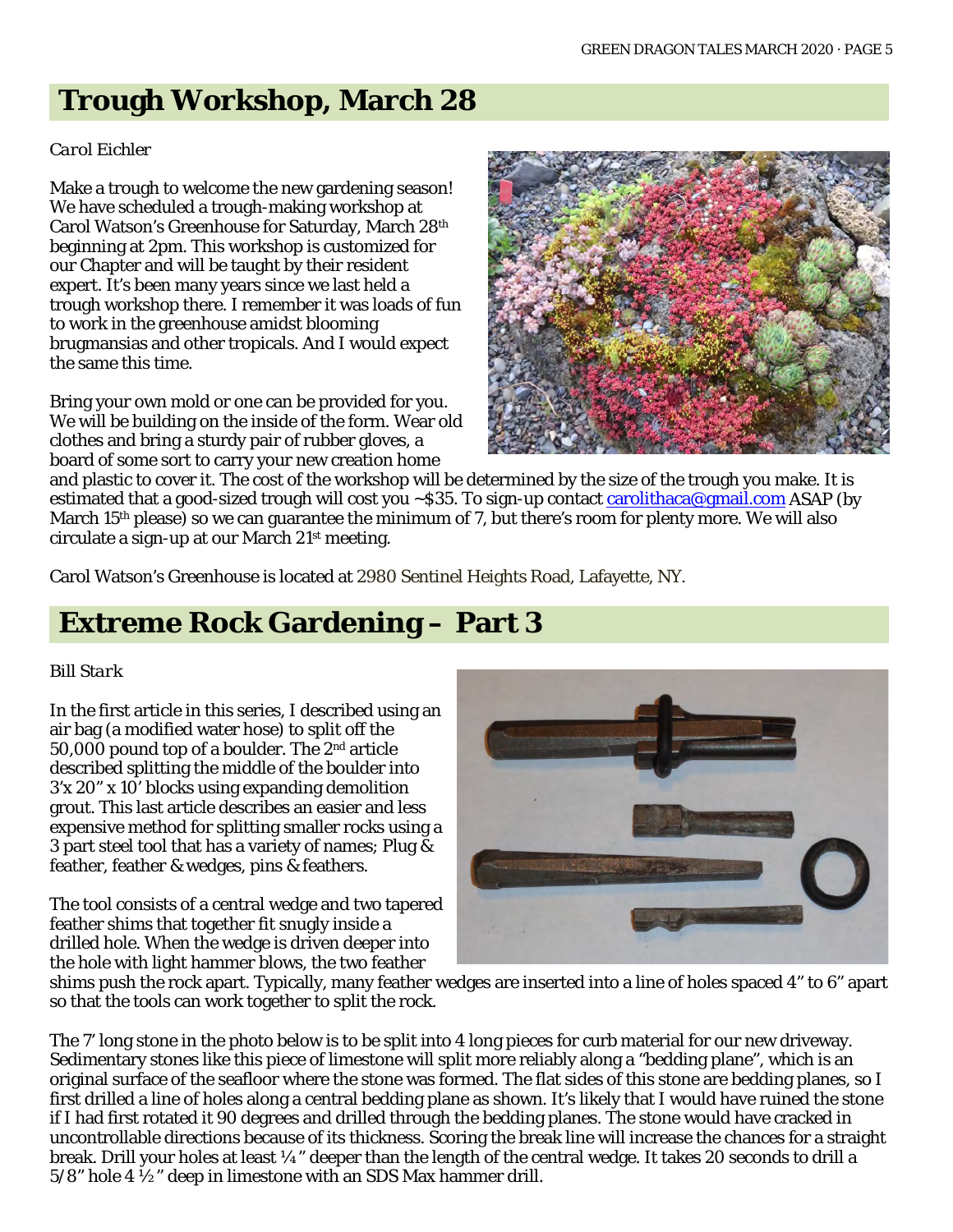First grease the central wedge and then place the assembled feather wedges in the holes with the side feather shims perpendicular to the break line. Lightly tap the feather wedges in sequence along the break line until they tighten up in the holes. Starting at the thinnest end where a crack can most easily start, lightly strike the central wedges in sequence along the stone. You may see or hear a crack starting to form. A pause of a few minutes between each series of strikes allows a crack to form and propagate and can lengthen the life of your tools. If all goes well, a wide crack should develop as seen in the photo below.



You can now wiggle the point of a crowbar into the crack and separate the two halves of the stone. Make sure that the rock doesn't fall on your feet! At this point, it is safer to split the stone perpendicular to the bedding plans because the stone is now thinner. A limitation of feather wedges is that they can reliably split rocks that are only 4 to 6 times the length of the central wedge. I've been using 5/8" feather wedges that fit into a 5/8" diameter hole. The central wedge is 4" long so the maximum rock thickness that I should try to split is in the 16" to 24" range. Don't buy 9/16" tools because it's very difficult to find 9/16" masonry bits for sale. A set of ten 5/8" feather wedges costs about \$30 at Amazon.

You should also examine a rock carefully before you begin drilling. If a rock already has cracks or weak seams, it is likely to break on the crack or seam regardless of where you want it to break. Try to use existing cracks and seams to your advantage so that you don't reduce the rock to useless gravel. The next photo shows a section of the curbing on our new driveway.

Many of these curb sections are 10' long and were moved with a skidsteer. But if we were building a wall, we could have continued the splitting to form 2' long blocks that we could move with a handtruck. In general, the different methods of stone quarrying that I've discussed in this series of articles can save you considerable effort and expense. You can save hundreds of dollars if you can use a handtruck instead of a backhoe or use a backhoe instead of an excavator to move your stone. You save further when you can multiply your stone supply by splitting them.

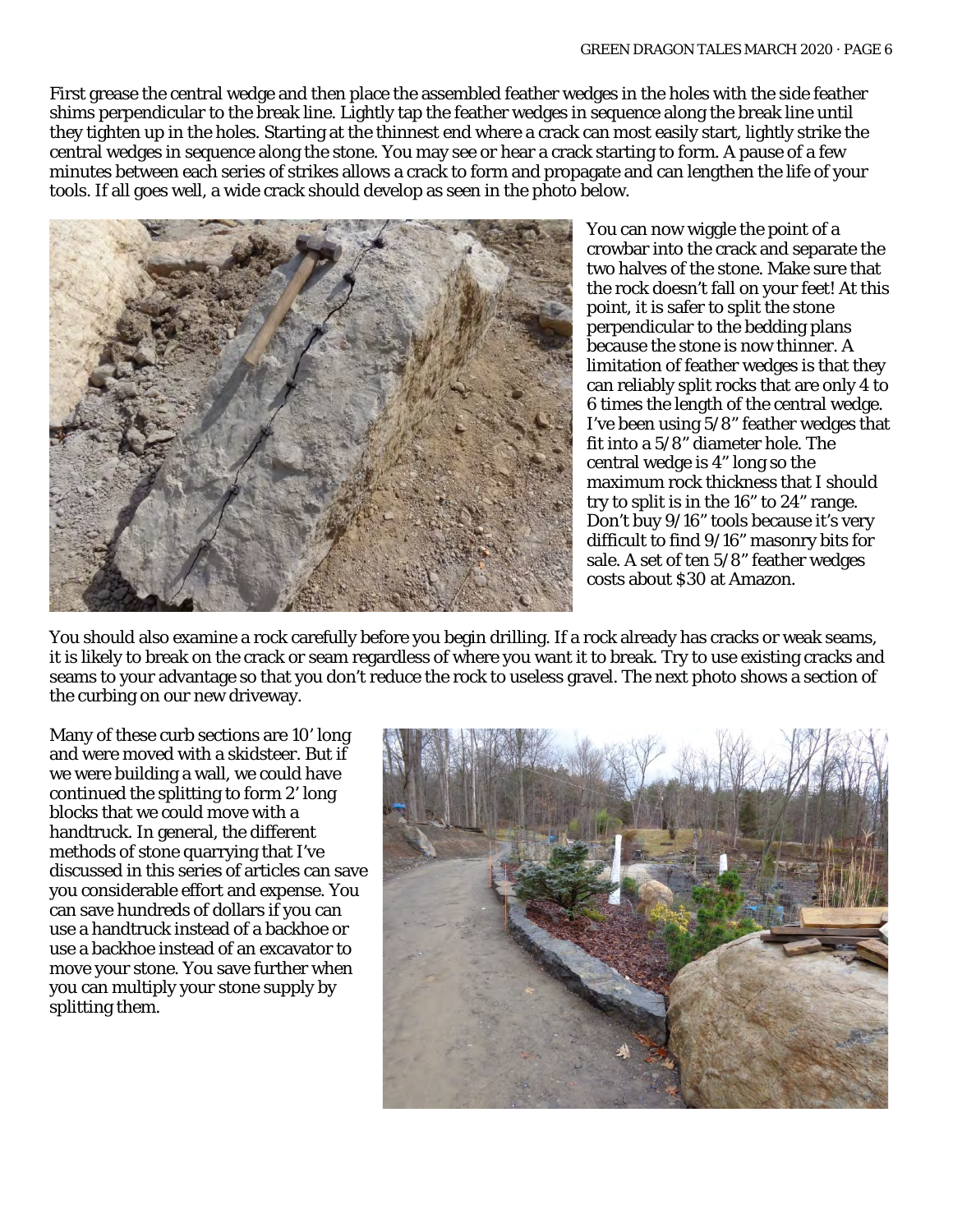# **Tufa Sale**

### *Bill Stark*

Back in 2013, I tried to arrange a bulk tufa purchase from Joseph Ferdula's quarry in Ilion NY. We were never able to reach agreement on price and the effort failed. I think it's time to try again because we will be hosting the June 2020 NARGS AGM here in Ithaca. A tufa sale at the meeting will boost attendance and our club will benefit. The additional sales to AGM attendees will boost the size of our tufa purchase - allowing us to negotiate a lower price per pound so that we benefit again. I recently spoke to Joseph about the AGM. He likes the exposure the AGM will give to his quarry and anticipates future sales – so everyone benefits.

It's likely that the tufa will be stockpiled at our garden in Lansing for local pickup and that we will have a skidsteer or backhoe to help with loading. If you have a truck, we may be able to arrange pick-up at the quarry at a slightly lower price. I'm not doing this for profit. I prefer to not touch the money. You will be paying the lowest price we can negotiate from the quarry plus transportation costs plus loading costs (if any).



The density of tufa varies greatly. A cubic foot weighs around 30 pounds. I can stuff about 300 pounds into my Suburu Outback. You may wish to refer to the February 2013 Green Dragon Special Tufa Edition at acnargs.org. In that article, I discussed how many pounds of tufa were used in building several different types of gardens.

Our first step is to estimate how much tufa local gardeners will want to buy at \$0.40/lb. (the lowest price in 2013). Already, 15 people have signed up for 5,510 lbs. So if you're interested, please email me at [mes2@cornell.edu.](mailto:mes2@cornell.edu) Tell us how many pounds you want, whether you want to pick it up at the quarry or at Lansing, whether you will need help loading or if you have a strong back and will help others load. At this point, there's no obligation. Later, when we have prices set, I'll ask you to commit.

# **Membership**

*Mary Stauble, Membership Coordinator*

Please welcome new member **Alyssa Stevens** of Owego - she comes to us from the Delaware Chapter of NARGS! Also welcome **Linda Daly** of Cato - George and Carol Fearon found her painting her barn; Linda farms over 2,300 acres.

If you have not renewed for 2020, you should do it now so you'll be eligible to purchase the plant-of-the-month at our meeting. You can renew at the March meeting or by mail. The renewal form is at <http://www.acnargs.org/join.pdf>. Your membership status is reported to you in the email with the newsletter link. Contact Mary Stauble at [mes2@cornell.edu](mailto:mes2@cornell.edu) if you have any questions.

# *Foresight 2020* **Conference Line-up**

*Conference Planning Committee: John Gilrein, Terry Humphries, Marlene Kobre, or Carol Eichler*

As of this newsletter deadline, registration for the NARGS national conference that we are hosting this summer has topped 124 registrants, even at this early stage. We are well on our way to reaching our capacity of 135 and to surpassing attendance at the last two NARGS conferences. We should feel very good about these numbers! If you are thinking about attending, don't delay; register now. (If need be, we will be generating a waiting list).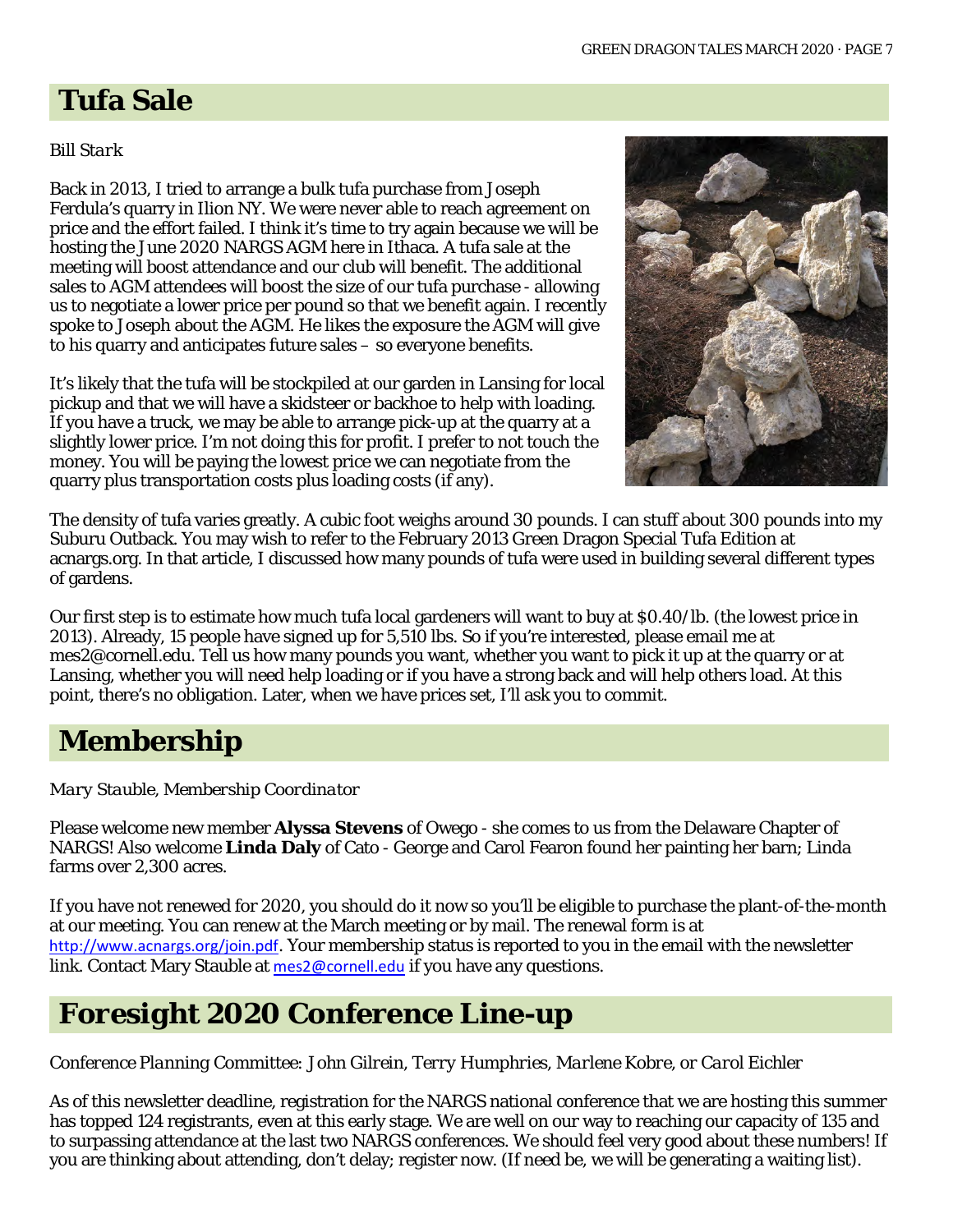As volunteer coordinator, I have personally contacted many of our members about volunteering. There are still some open slots so if you want to help out and be part of the action, don't be shy about approaching me. We'll find a job for you. The biggest need at this point is for what I call "runners." These are people who will be "on call" at our welcome table at critical times (first thing in the morning, late afternoon for a couple hours) all throughout the conference to respond to any needs that come up.

Take for example the year that I left my handbag at a rest stop on our field trip day. A volunteer drove me back to retrieve it (it was Colorado so a 60-mile round-trip journey seemed like going to the grocery store to him). Or the time in Steamboat Springs when the van service they had contracted to shuttle people to private gardens never seemed to be where they needed to be and when. So volunteers came to the rescue and used their cars to transport us around.

While I don't anticipate a situation like the latter, you just never know what will come up. We want to be prepared for whatever gets thrown at us. And just as importantly, we want to make our guests feel welcome on our home turf. So one of our functions will to be there to answer questions, make recommendations, for places to eat/things to do, or simply to direct them to the next activity and room.

We love our logo and all volunteers will receive a beautiful conference t-shirt (mock-up shown here) and are invited to attend - and to freely purchase - plants at the plant sales being held Thursday June 18 from 3:30 – 5:30pm and Friday June 19 from  $4 - 6:00$ pm. We have some great vendors coming from near and far, many of whom will be offering alpine and dwarf plants especially for this sale: Cayuga Landscape (choice primroses), Coldwater Pond Nursery, Garden Vision Epimediums (from Massachusetts), Private Gardens (from Indiana including her papercrete troughs), Topiary Gardens (Japanese maples), and Wrightman Alpines. For more information, look up their websites.

Got a spare bedroom? a sleeper-sofa? Would you be willing to accommodate one or more of our out-of-town ACNARGS members who are attending the Conference? Please contact Carol Eichler, [carolithaca@gmail.com](mailto:carolithaca@gmail.com) if you are willing to help out. Likewise, if you are looking to save money on lodging – or save time by not having to drive back and forth from home each day, let me know (Carol Eichler). This will help me match up roomers with boarders.

Here's the Conference Schedule as it stands today:

### **Conference Schedule**

#### **Thursday, June 18**

| $8:00am - 3:00pm$                                         | Optional Pre-conference - Day trip to 3 Syracuse area gardens; pre-registration required |
|-----------------------------------------------------------|------------------------------------------------------------------------------------------|
|                                                           | and additional fee of \$45. Filled and wait list is being generated.                     |
| $2:00-6:00$ pm                                            | Official Conference check-in (early & late registration by prior arrangement)            |
| $3:00 - 6:00$ pm                                          | <b>AdCom and NARGS Board meetings</b>                                                    |
| $3:30 - 5:30$ pm                                          | Plant sales and book sales/signings                                                      |
| $4:30 - 5:30$ pm                                          | Taste of NY gathering at Kay Residence Hall: wine and light snacks                       |
| $6:00 - 7:00$ pm                                          | Dinner at (Robert Purcell Marketplace Eatery)                                            |
| $7:15 - 9:30$ pm                                          | Evening Talks, CBG horticulturists & designers                                           |
| $9:30-10:30$ pm                                           | After-hours mini-talks (attendance optional)                                             |
| <b>Friday, June 19</b>                                    |                                                                                          |
| $7:00 - 8:00am$                                           | <b>Breakfast Robert Purcell Marketplace Eatery</b>                                       |
| $R \cdot \Omega \Omega_{2m} = 1 \cdot \Omega \Omega_{2m}$ | All Day Field Tripe: gorge walk and 3 private gardens; boy lunch included                |

| $7:00 - 8:00$ am<br><b>Breakfast Robert Purcell Marketplace Eatery</b>                         |  |
|------------------------------------------------------------------------------------------------|--|
| All Day Field Trips; gorge walk and 3 private gardens; box lunch included<br>$8:00am - 4:00pm$ |  |
| $4:30 - 6:00$ pm<br>Plant sales & book sales/signings                                          |  |
| Cash bar<br>$5:30 - 6:15 \text{pm}$                                                            |  |
| Catered banquet<br>$6:15 - 7:30 \text{pm}$                                                     |  |
| <b>Evening program: Harry Jans</b><br>$7:45 - 8:00 \text{pm}$                                  |  |
| After-hours mini-talks (subject to submissions)<br>$9:15 - 10:15 \text{pm}$                    |  |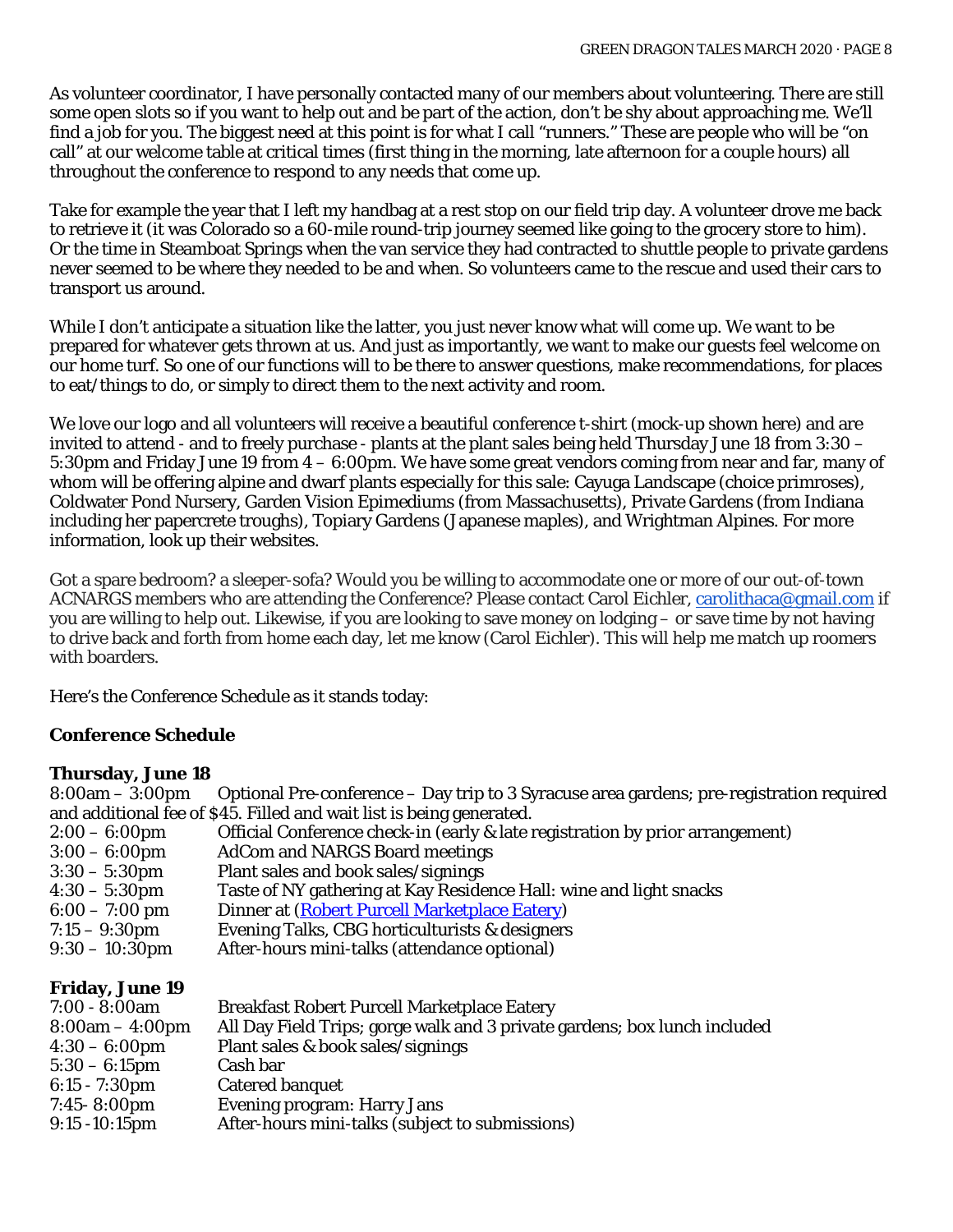#### **Saturday June 20**

| $7:00 - 8:30$ am       | <b>Breakfast at Robert Purcell Marketplace Eatery</b> |
|------------------------|-------------------------------------------------------|
| $9:00 - 10:00$ am      | Talk by Kaj Andersen                                  |
| $10:00 - 10:30$ am     | Walk or carpool to Cornell Botanic Gardens            |
| $10:30$ am $-12:00$ pm | Tour Cornell Botanic Gardens with their docents       |
| $12:00 - 7:00$ pm      | Box lunch & free afternoon; dinner on your own        |
| 12:00 <sub>pm</sub>    | <b>Chapter Chairs meeting begins</b>                  |
| $7:00 - 8:00$ pm       | <b>Annual Meeting &amp; Awards</b>                    |
| $8:00 - 9:15$ pm       | Talk by Harry Jans. Conference concludes              |
|                        |                                                       |

#### **Sunday June 21**

| 7:00 - 8:30am  | Breakfast at Robert Purcell Marketplace Eatery |
|----------------|------------------------------------------------|
| 10:30 – 3:30pm | "On-your-own" tour to members' private gardens |

### **Upcoming 2020 ACNARGS Programs**

*Mark your calendars! Unless otherwise specified, all local events start with a brown bag lunch at noon with the program following at 1 pm, and take place at the renovated Whetzel Room, 404 Plant Science Building, 236 Tower Road, Cornell University, Ithaca, NY.*

**March 21: Dr. Kevin Nixon**, *Cushion Steppe and Alpine Zone Flora of Patagonia*. Whetzel Room 404. Brownbag lunch at noon, program starts at 1:00 p.m.

**April 18: Christine Froehlich**, *Working with the Environment*, Rochester-based garden designer, consultant, and lecturer.

**May 16: Garden Fair and (our) Plant Sale**, Ithaca High School.

**June 18-20, 2020:** *Foresight 2020: Exploration and Inspiration*, NARGS Annual General Meeting, hosted by ACNARGS in Ithaca, NY.

**June 21:** Members' private garden tour. Schedule TBD.

**August**, Members Plant Sale and Picnic. Date and location TBD.

**September 19: Teri Dunn Chace**, *Seeing Seeds,* Lecture and book signing.

**October 4, SUNDAY, presentations at 11:00 & 1:00: Ger van Buiton**, Netherlands. *The Rock Garden at Utrecht Botanic Gardens* and *Peatbeds, a Perfect Place to Grow Woodlanders and Plants of Alpine Meadows.*

**November 14: Darren Heinbecker**, Whistling Gardens, Canada's newest botanic garden.

### **Calendar of Select Events & Programs**

March 12-15: [Gardenscape](https://rochesterflowershow.com/) flower show, Henrietta. **March 19-22:** [Plantasia](https://flowerfairs.org/plantasia/) flower show, Hamburg. **April 4-5:** VaVa Bloom Garden Show, Dickman Farms, Auburn. **April 25:** 24th Annual Gathering of Gardeners Symposium, Rochester. **May 8 – 17:** [Rochester Lilac Festival.](https://www.rochesterevents.com/lilac-festival/) **May 10:** [Sycamore Hill Gardens](http://www.sycamorehillgardens.com/) open; also open **June 20**. **May 16:** [Spring Garden Fair & Plant Sale](http://ccetompkins.org/events/2018/05/20/spring-garden-fair-plant-sale) at Ithaca High School. **May 23, 24, 30, 31, and June 6, 7:** [Linwood Gardens](https://www.linwoodgardens.org/) Tree Peony Festival, 9-4. **June 19:** [Der Rosenmeister](https://derrosenmeister.com/) open house 4-7. **June 27:** Dryden Open Gate Garden and Art Tour, 9-2.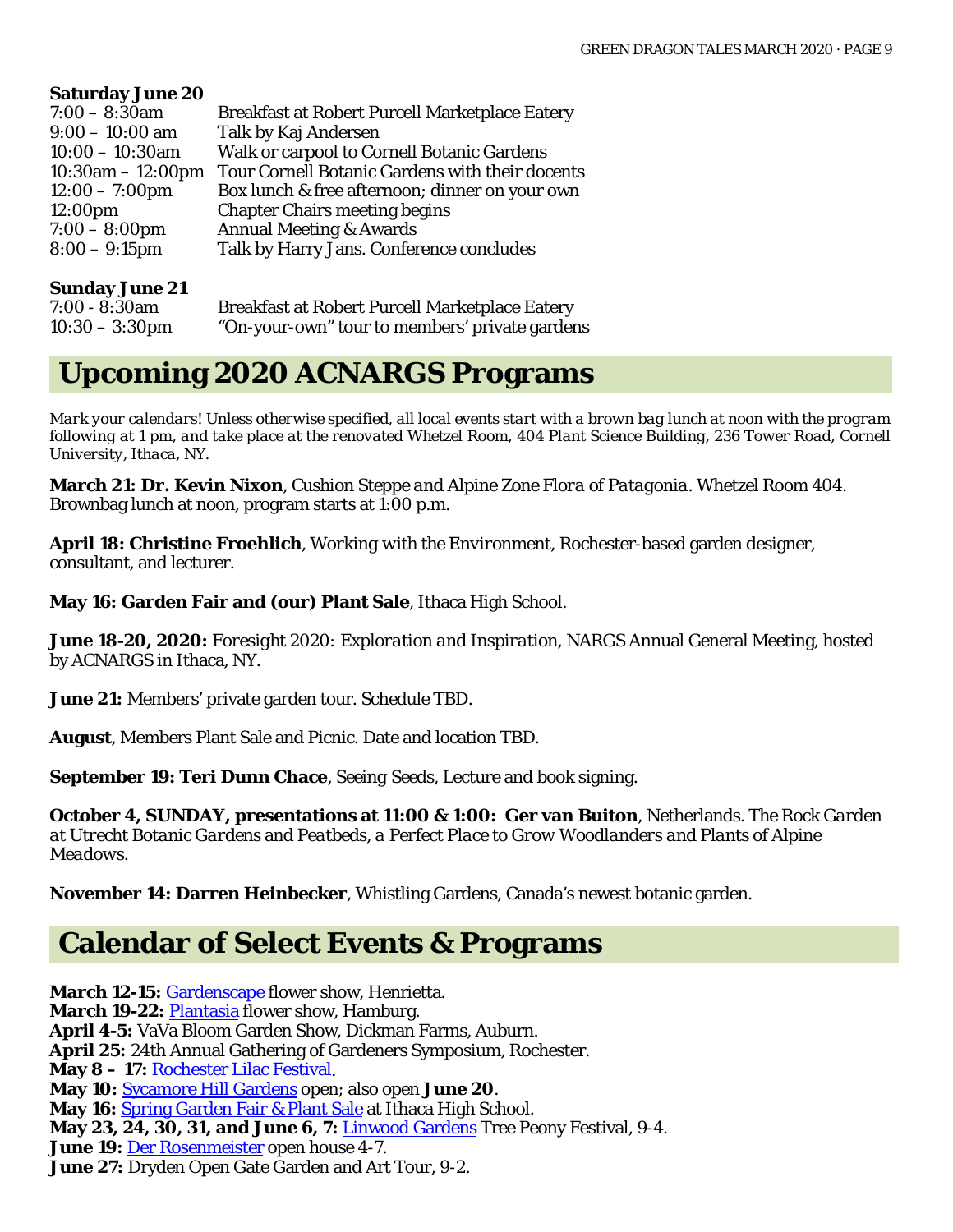**June 28-July 8:** [Chrys Gardener's Ireland Garden Tour 2020](https://chrysgardener.com/ireland-garden-tour-2020/) – Clare and Galway. **July 11 or 12:** Southern Cayuga Garden Club Summer Tour in the Genoa area. **July 11:** [Garden Conservancy Open Days,](https://www.gardenconservancy.org/open-days) Ithaca area, 10-4. **July 12:** Fall Creek Garden tour, usually 11-4. **Aug. 8:** [Garden Conservancy Open Days,](https://www.gardenconservancy.org/open-days) Ithaca area, 10-4.

*Check out additional gardening programs of these organizations below.*

*Practical Earthkeeper*, Home Gardening Program, **[Cornell Cooperative Extension](http://ccetompkins.org/gardening/practical-earthkeeper)**

**[Finger Lakes Native Plant Society](http://ccetompkins.org/gardening/practical-earthkeeper)** monthly meetings

**[Cornell Botanic Gardens](https://cornellbotanicgardens.org/explore/events/)** events

**[Liberty Hyde Bailey Garden Club](http://www.hort.cornell.edu/LHBGC/)**

To have a garden event in your area listed send all pertinent information to David Mitchell at *[david\\_mitchell\\_14850@yahoo.com](mailto:david_mitchell_14850@yahoo.com)*

# **About Us, ACNARGS**

We are an all-volunteer organization and one of thirty-eight NARGS affiliated chapters active in North America. Our annual Chapter activities include 5 program-speaker meetings, the *Green Dragon* newsletter, web and Facebook pages, garden visits, overnight garden trips, hands-on workshops, two plant sales a year, and frequent plant giveaways. Our meetings are informal, friendly gatherings that provide a wealth of information and offer a source for unusual plants, plus the opportunity to be inspired by other gardeners. The public is always welcome.

Chapter membership starts at \$15 a year based on the calendar year. Membership includes these benefits: newsletter sent to you electronically (or option by mail for an extra fee), opportunity to travel on our planned overnight garden trips, annual membership directory, and plant sale discounts and member only sales, including Plant-of-the-Month sales. Download a membership form at **[www.acnargs.org/join.pdf](http://www.acnargs.org/join.pdf.)**.

# **About NARGS National**

NARGS National is our parent organization: We encourage you to join (online at **www.nargs.org**) for only \$40 a year. Benefits include a seed exchange, a quarterly publication focused on rock gardening, and an online website featuring an archive of past publications, a chat forum and a horticultural encyclopedia. NARGS National also conducts winter study weekends and holds its Annual Meeting in interesting places where attendees have the opportunity to visit gardens and take field trips, often to alpine areas, as well as hear talks by outstanding plants people from around the world. More recently, NARGS is offering botanical tours each year, both within the US and abroad.

## **2019 ACNARGS Board Members and Contacts**

If you want to **volunteer**, we'd love to hear from you!

Chair: **John Gilrein**, **[basecamp@alum.syracuse.edu](mailto:basecamp@alum.syracuse.edu)**  Program: **Terry Humphries**, **[terryehumphries@gmail.com](mailto:terryehumphries@gmail.com)**  Program Committee Members: **Could this be you?** Secretary: Currently rotating amongst "Responsible People" Treasurer: **BZ Marranca**, **[mmm10@cornell.edu](mailto:mmm10@cornell.edu)** Plant Sales Chair: **Carol Eichle**r **[carolithaca@gmail.com](mailto:carolithaca@gmail.com)**  Plant Sales Committee Members: **Michael Loos**, **BZ Marranca**, **Carol Eichler**